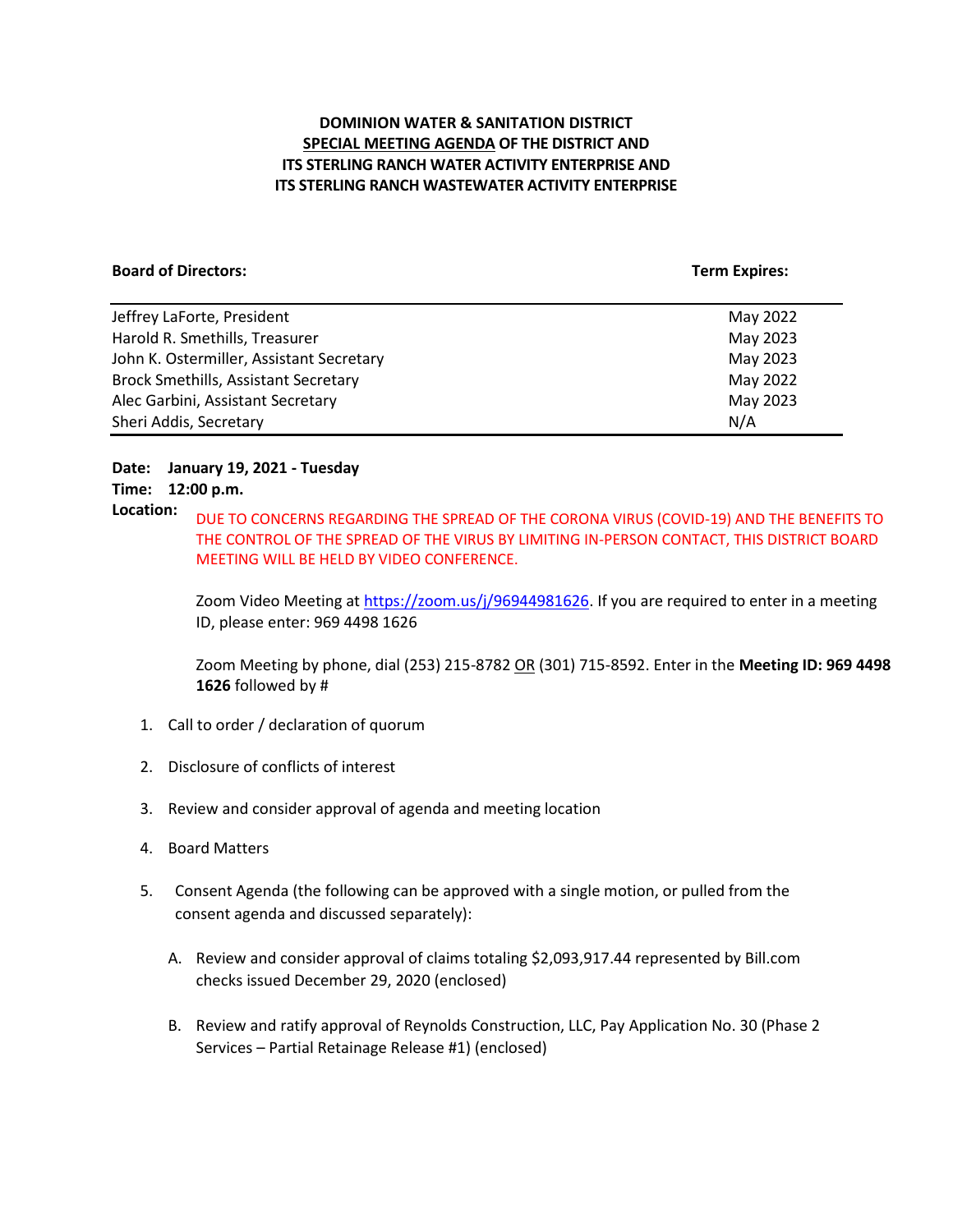Dominion Water & Sanitation District Agenda –January 19, 2021 Page **2** of **4**

- C. Review and consider approval of the minutes of the December 16, 2020 Regular Board Meeting (enclosed)
- 6. District Management Matters

## **A. ADMINISTRATIVE MATTERS**

- 1. Review and discuss Monthly Operations Report (enclosed)
- 2. Discuss operations for the District, if necessary
- 3. Board Member Email usage

## **B. CUSTOMER SERVICE**

1. New customer update

## **C. UTILITY MATTERS**

1. None

## **D. PARTNERSHIP MATTERS**

1. None

# **E. DISTRICT LEADERSHIP MATTERS**

- 1. None
- 7. Legal Matters

# **A. DISTRICT**

- 1. Discuss and consider approval of Subdivision Improvements Agreement and Intergovernmental Agreement for Sterling Ranch Filing No. 5B (enclosed)
- 2. Discuss and consider use and goals of the Finance Committee

# **B. WATER ACTIVITY ENTERPRISE**

- 1. Discuss and update on water operations by Roxborough Water and Sanitation District
- 2. Update on Eastern Regional Pipeline Project and High Zone Tank construction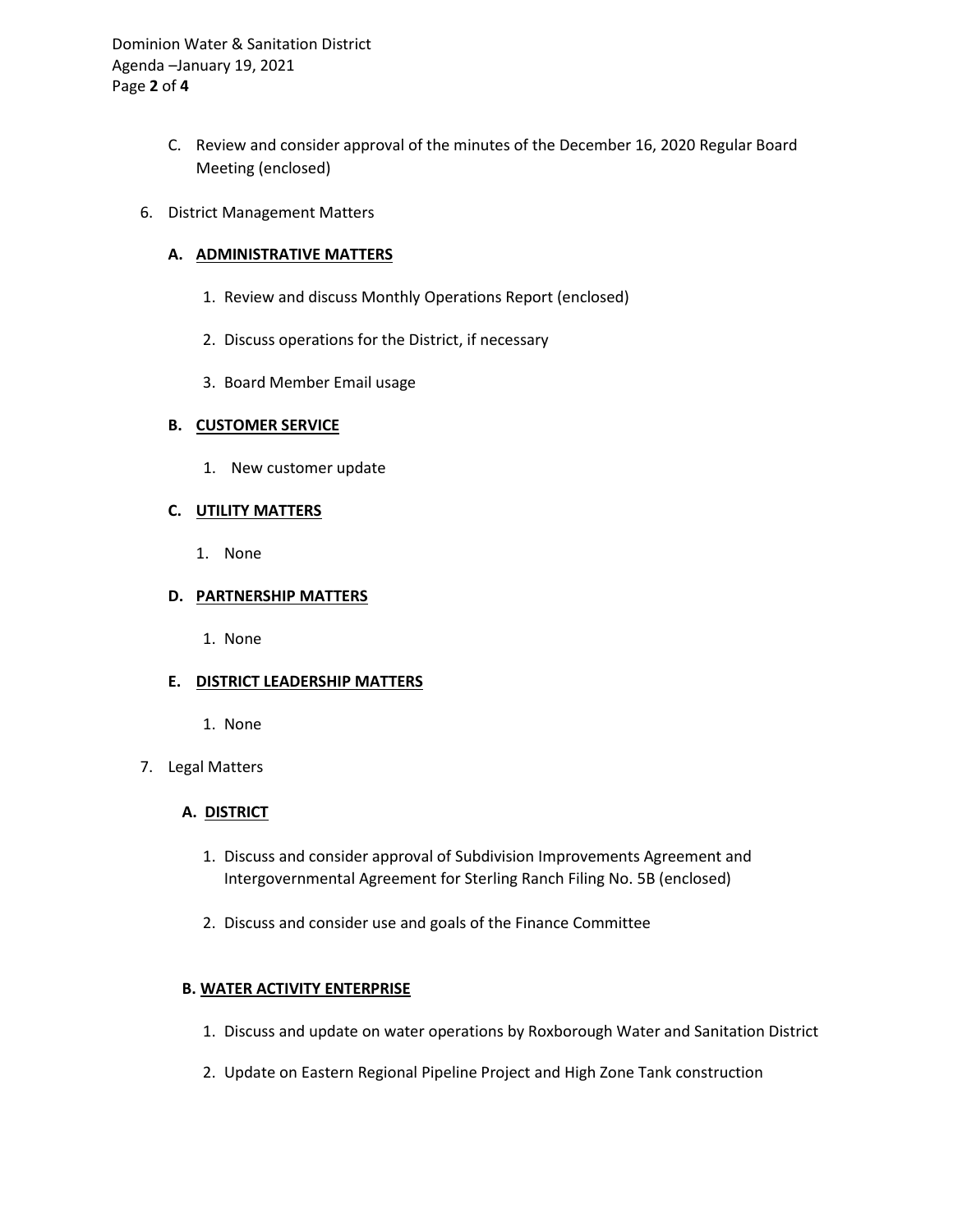- 3. Discuss status of High Zone Pump at the Moore Water Treatment Plant
	- A. Discuss Agreement and timing of installation of High Zone Pump

# **C. WASTEWATER ACTIVITY ENTERPRISE**

1. Discuss and update on wastewater operations by Roxborough Water and Sanitation District,

A. Acknowledge notice provided to Roxborough to reduce wastewater operations from their scope of services under the Operations Agreement

2. Update on the Titan Road Lift Station and Force Main operations

#### 8. Financial Matters

- A. Acknowledge Budget Memo (enclosed)
- B. Finance Committee meeting overview
- 9. Consultant Agreements and Work Orders/ Change Orders
	- A. Status of RFP process for retaining District Engineer
- 10. Public Comments
- 11. Executive Session
	- A. Executive session of the Board of Directors pursuant to Section 24-6-402(4)(b) and Section 24-6-402(4)(e), Colorado Revised Statutes for the purpose of receiving confidential legal advice and for the purpose of determining positions relative to matters that may be subject to negotiations, developing strategies for negotiations, and instructing negotiators as both sections relate to certain contracts with consultants, Roxborough Water and Sanitation District, new customers and other service providers. Additionally, instructing negotiators as it relates to a certain employment contract pursuant to Section 24-6-402(4)(e), Colorado Revised Statutes and for the purpose of discussing certain personnel matters as they relate to the District's General Manager pursuant to Section 24-6-402(4)(f), Colorado Revised Statues.